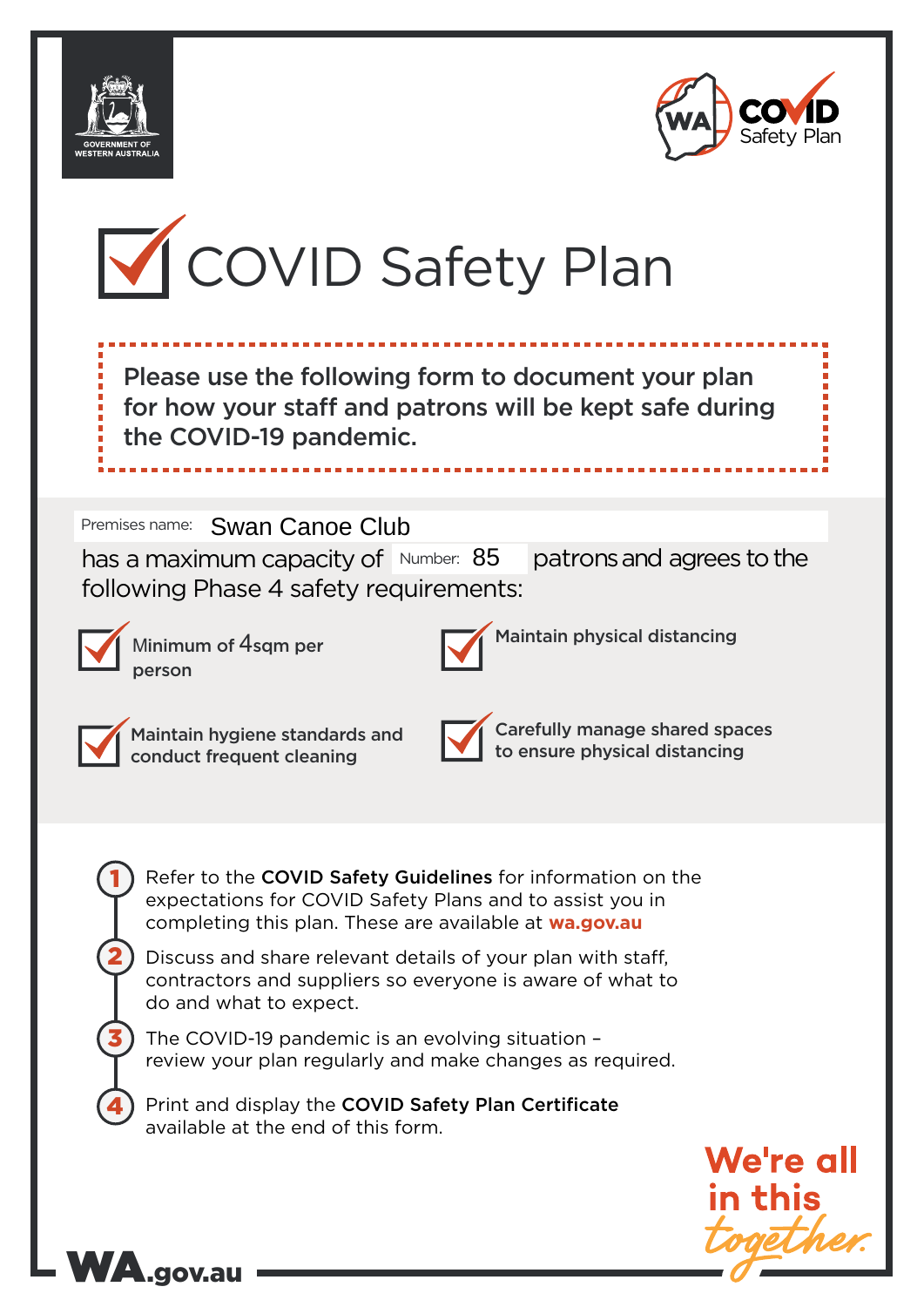| <b>Premises details</b> |                            |                  |                     |
|-------------------------|----------------------------|------------------|---------------------|
| Premises name:          | Swan Canoe Club            | Prepared by:     | John Williams       |
| Type of premises:       | <b>Sports Club</b>         | Position title:  | Vice President (VP) |
| Street address:         | 16 Johnson Parade          | Completion date: | 26/06/2020          |
| Contact no:             | 0419 260 001 (VP)          | Revision date:   | 5/02/2021           |
| Email:                  | admin@swancanoeclub.org.au |                  |                     |

**\*** For the sections below, please complete the form and attach additional pages or information as required.

**1. Physical distancing**

• What will be done to implement physical distancing guidelines?

**Consider:** physical distancing for staff and patrons; occupancy limits based on 4sqm requirements; management of waiting areas etc.

1. PHYSICAL DISTANCING as per current guidance, i.e. maintain 1.5m whenever possible 2. MASKS are required in public areas/outside the home unless you are exempt, except during

vigorous outdoor exercise

3. 4SQM RULE APPLIES to determine building capacity: Total SCC Capacity is 85 Patrons. Foyer (~20m2): Capacity 5

Change Rooms x 2 (~20m2 each). Capacity 5 per changing room

Boat Shed (~50m2 accessible space): Capacity 12

Upstairs Main Room (~155m2): Capacity 38

Upstairs Balcony (~60m2): Capacity 15

Upstairs Office (~20m2): Capacity 5

# **2. Hygiene**

• How will you ensure required hygiene standards are maintained?

**Consider:** hygiene protocols and practices; supply of cleaning and sanitiser products etc.

1. EQUIPMENT WASHDOWN: The water hose is to be used for all equipment stored at the club.

2. HAND WASHING: Soap is provided at wash basins.

3. CLEANING EQUIPMENT is provided for the toilets and wash basins. Signage provided.

4. PERSONAL HYGIENE PRACTICES: Signage provided.

5. General cleaning will be conducted on a routine basis by the cleaning contractor.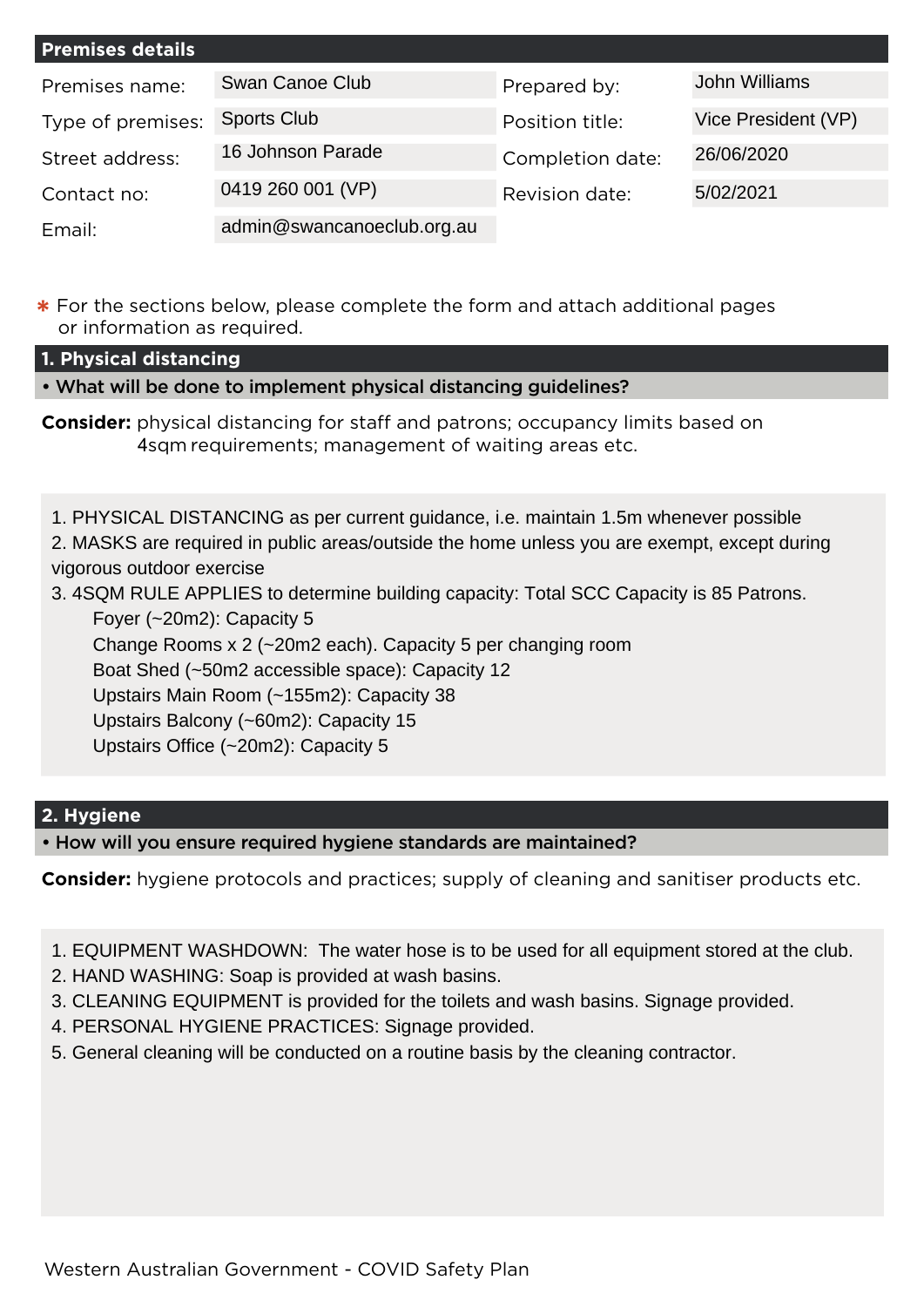# **3. Training and education**

• How will you ensure all your workers know how to keep themselves and others safe from exposure to COVID-19?

**Consider:** staff training; records of training; additional education; signage; guidance material etc.

- 1. COVID-19 UPDATES will continue to be provided in the SCC newsletter.
- 2. GOVERNMENT INFORMATION relating to COVID-19 is posted on the Club Noticeboard.
- 3. CLUB COVID SAFETY PLAN (this plan) is posted on the Club Noticeboard.

## **4. Compliance**

• I am aware that in addition to the legal obligations arising from the Emergency Management Act 2005 and the Directions made under that Act, I must continue to comply with relevant existing legislation and regulations, including WorkSafe legislation.

| ، جد ، | '' |  |
|--------|----|--|
|        |    |  |

## **Comments:**

# **5. Response planning**

• How will you respond to an exposure or suspected exposure to COVID-19 within your premises?

**Consider:** records of patrons; cleaning procedures; referrals to relevant authorities; regular review of procedures etc.

1. MANDATORY CONTACT REGISTER: 2 OPTIONS: (1) SafeWA App (QR code) or (2) Paper Contact Register (located in the foyer, records will be kept for minimum of 28 days).

2. REFERRALS: Actual/suspected instances of exposure to COVID-19 within the club premises will be referred to WA Dept of Health (Tel: 13 COVID / 13 26843).

3. ACTION: Following a potential instance of exposure to COVID-10, the Club President (or delegate) will determine the appropriate action in consultation with the Town of Mosman Park (landlord) and other authorities (as necessary). Agreed actions will be implemented before reopening (e.g. cleaning).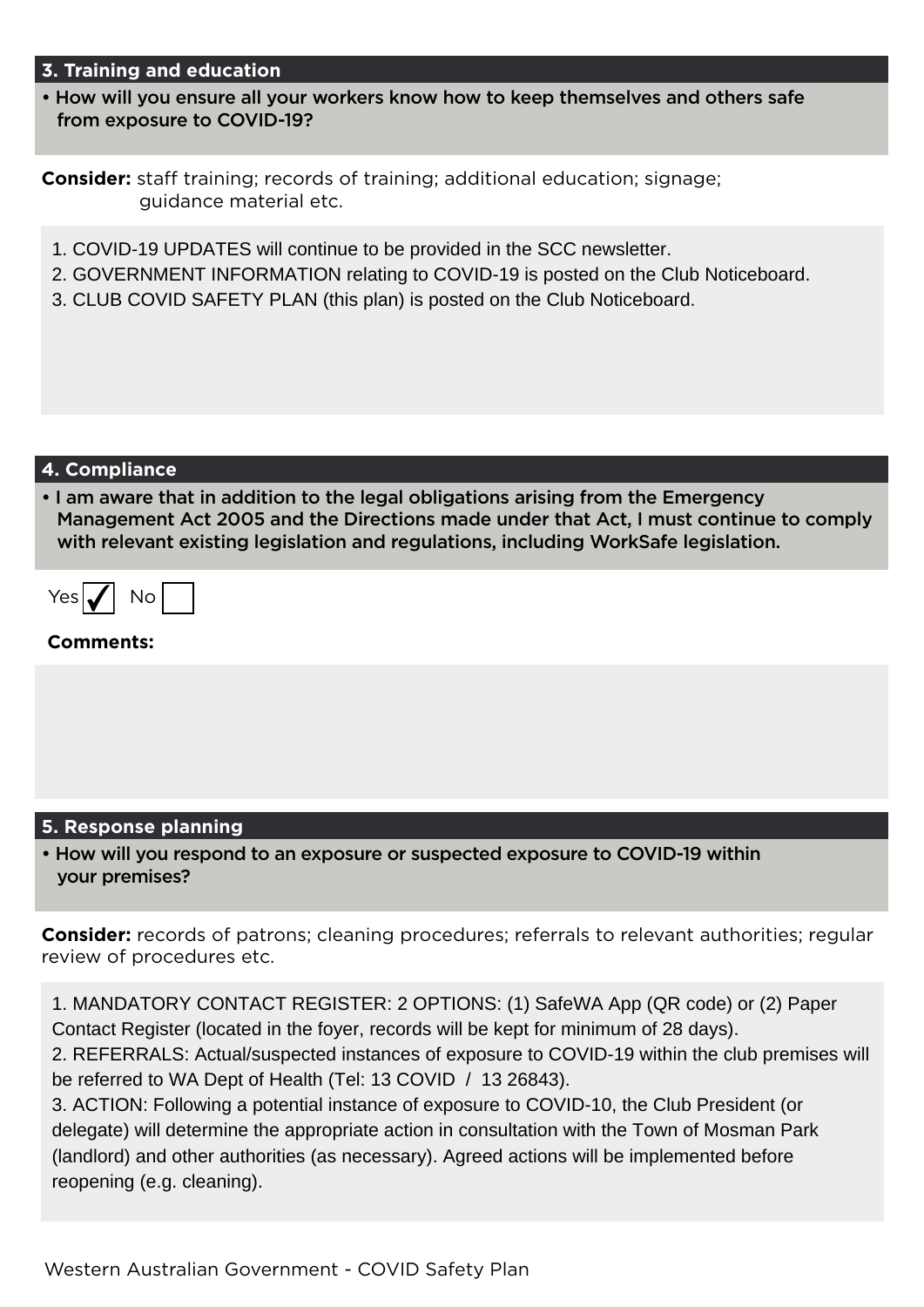



Premises name:

# Swan Canoe Club

# COVID Safety Plan Certificate

Welcome. We can accommodate **POP** patrons and agree to

Number: 85

maintain the WA Government's safety measures





**We're doing our part to help keep you safe. Please respect the rules and our staff.**

We're all in this togeth

Prepared by: John Williams 5 Feb 2021

Date: